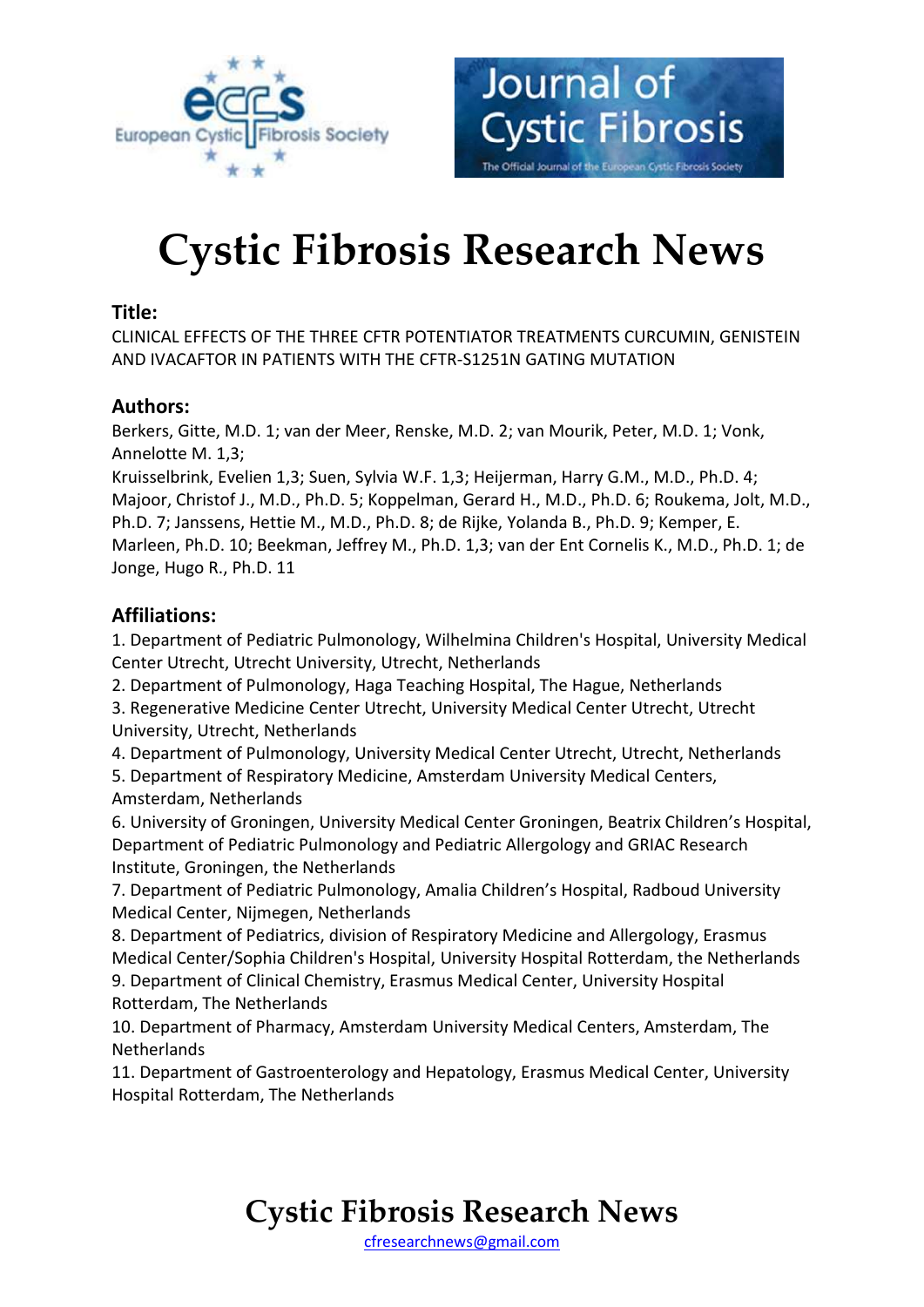



### **Cystic Fibrosis Research News**

#### **What was your research question?**

Our question was if these compounds were also clinically effective when we treated these people with cystic fibrosis with (a combination of) the compounds.

#### **Why is this important?**

First of all, we found in the laboratory that a combination of the food supplements curcumin and genistein had a positive effect and also that addition of the food supplements to ivacaftor resulted in a bigger improvement in CFTR function than ivacaftor alone. If these compounds are also effective in the clinical setting this would not only mean that we can improve the effect of ivacaftor but maybe also have a (cheaper) alternative to ivacaftor therapy. Second of all, it is important to know if the addition of a compound in the lab to the intestinal organoids of a patient is a good predictor of what happens when a patient is treated with the same compound. If the responses are comparable this means that the organoid model could be a valuable tool for drug screening in the laboratory.

#### **What did you do?**

We performed three clinical trials in which we treated people with an S1251N mutation with different (combinations of the) compounds . These treatments were: curcumin + genistein (study 1), ivacaftor (study 2) and ivacaftor + genistein (study 3). In all three studies people were treated during eight weeks. We evaluated the condition of the lungs, the chloride concentration in the sweat of the patient, the quality of life of the patient and two nutritional parameters.

#### **What did you find?**

We found that almost all clinical parameters showed a significant improvement during treatment with ivacaftor. When people were treated with curcumin + genistein or genistein was added to a treatment with ivacaftor we observed no change in most of the clinical parameters. The only exceptions were a small but significant change in the chloride concentration in the sweat and a significant change in the resistance in the lungs, when people were treated with curcumin + genistein. The concentrations of curcumin and genistein that we found in the blood of the people after treatment was very low, especially compared to the concentration that was used in the laboratory.

#### **What does this mean and reasons for caution?**

The fact that ivacaftor has a positive effect in the organoids of a patient and also results in a clinical improvement supports that intestinal organoids might be a valuable tool for drug

### **Cystic Fibrosis Research News**

[cfresearchnews@gmail.com](mailto:cfresearchnews@gmail.com)